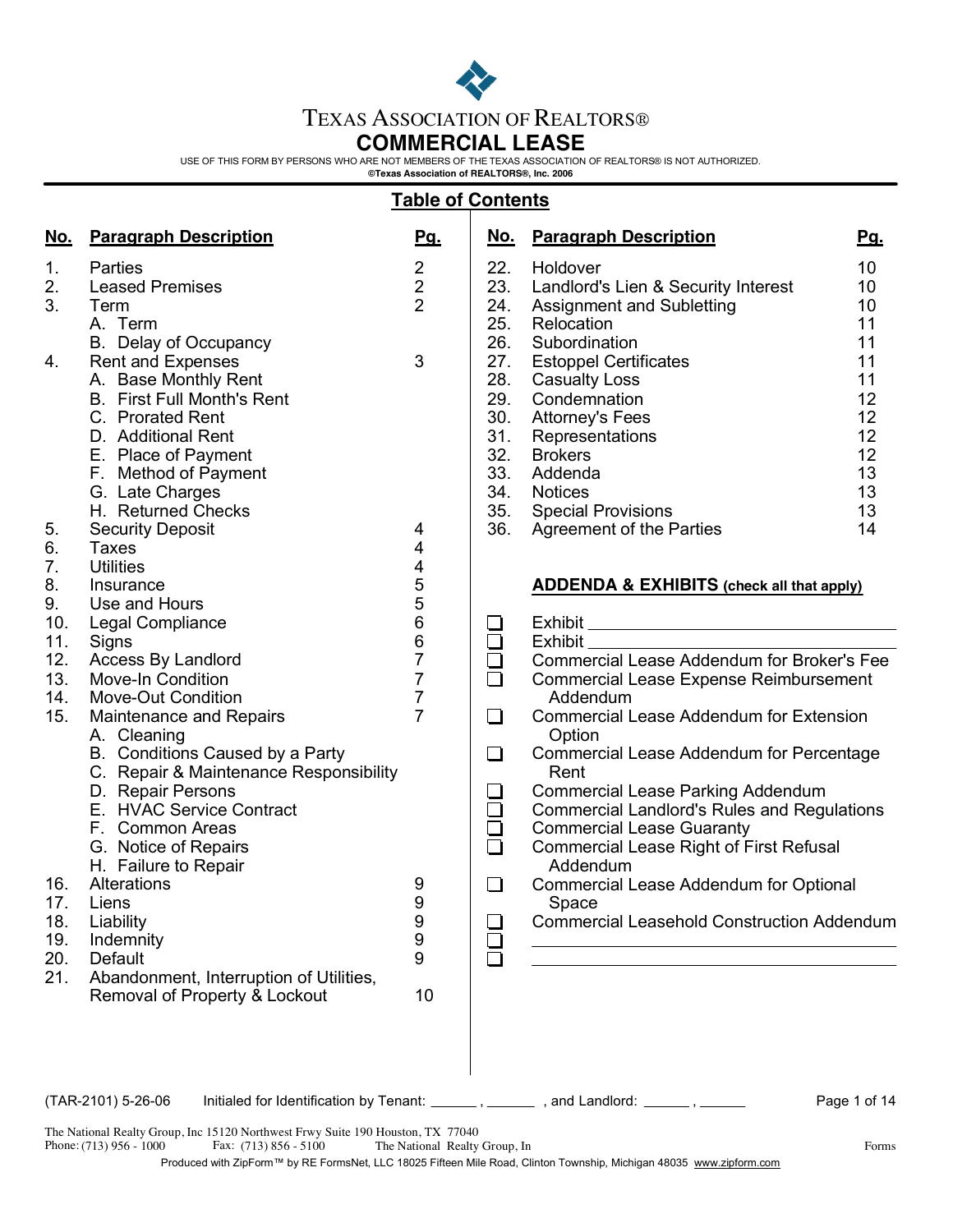

TEXAS ASSOCIATION OF REALTORS®

## **COMMERCIAL LEASE**

USE OF THIS FORM BY PERSONS WHO ARE NOT MEMBERS OF THE TEXAS ASSOCIATION OF REALTORS® IS NOT AUTHORIZED. **©Texas Association of REALTORS®, Inc. 2006**

## **1. PARTIES:** The parties to this lease are:

| Tenant: | <u> 1989 - Johann Barn, mars ann an t-Amhainn an t-Amhainn an t-Amhainn an t-Amhainn an t-Amhainn an t-Amhainn an</u>                                                                                                                                                                                                                                                       |  |
|---------|-----------------------------------------------------------------------------------------------------------------------------------------------------------------------------------------------------------------------------------------------------------------------------------------------------------------------------------------------------------------------------|--|
|         |                                                                                                                                                                                                                                                                                                                                                                             |  |
|         | 2. LEASED PREMISES:                                                                                                                                                                                                                                                                                                                                                         |  |
|         | A. Landlord leases to Tenant the following described real property, known as the "leased premises," along<br>with all its improvements (Check only one box):                                                                                                                                                                                                                |  |
|         | (1) Multiple-Tenant Property: Suite or Unit Number __________ containing approximately ___________<br>Texas, which is legally described on attached Exhibit _________________________________ or as follows:<br>,我们也不能在这里的时候,我们也不能在这里的时候,我们也不能会在这里的时候,我们也不能会在这里的时候,我们也不能会在这里的时候,我们也不能会在这里的时候,我们也                                                                            |  |
|         | <u>. A strong part of the strong part of the strong part of the strong part of the strong part of the strong part of the strong part of the strong part of the strong part of the strong part of the strong part of the strong p</u><br>(county), Texas, which<br>is legally described on attached Exhibit __________________________________ or as follows: ______________ |  |
|         | ,我们也不会有什么。""我们的人,我们也不会有什么?""我们的人,我们也不会有什么?""我们的人,我们也不会有什么?""我们的人,我们也不会有什么?""我们的人<br>的,我们也不会有什么。""我们的人,我们也不会有什么?""我们的人,我们也不会有什么?""我们的人,我们也不会有什么?""我们的人,我们也不会有什么?""我们的<br>B. If Paragraph 2A(1) applies:<br>(1) "Property" means the building or complex in which the leased premises are located, inclusive of<br>any common areas, drives, parking areas, and walks; and    |  |

(2) the parties agree that the rentable area of the leased premises may not equal the actual or useable area within the leased premises and may include an allocation of common areas in the Property.

## **3. TERM:**

A. Term: The term of this lease is \_\_\_\_\_\_\_\_\_\_\_\_ months and \_\_\_\_\_\_\_\_\_\_\_\_\_ days, commencing on:

(Commencement Date) and ending on

(Expiration Date).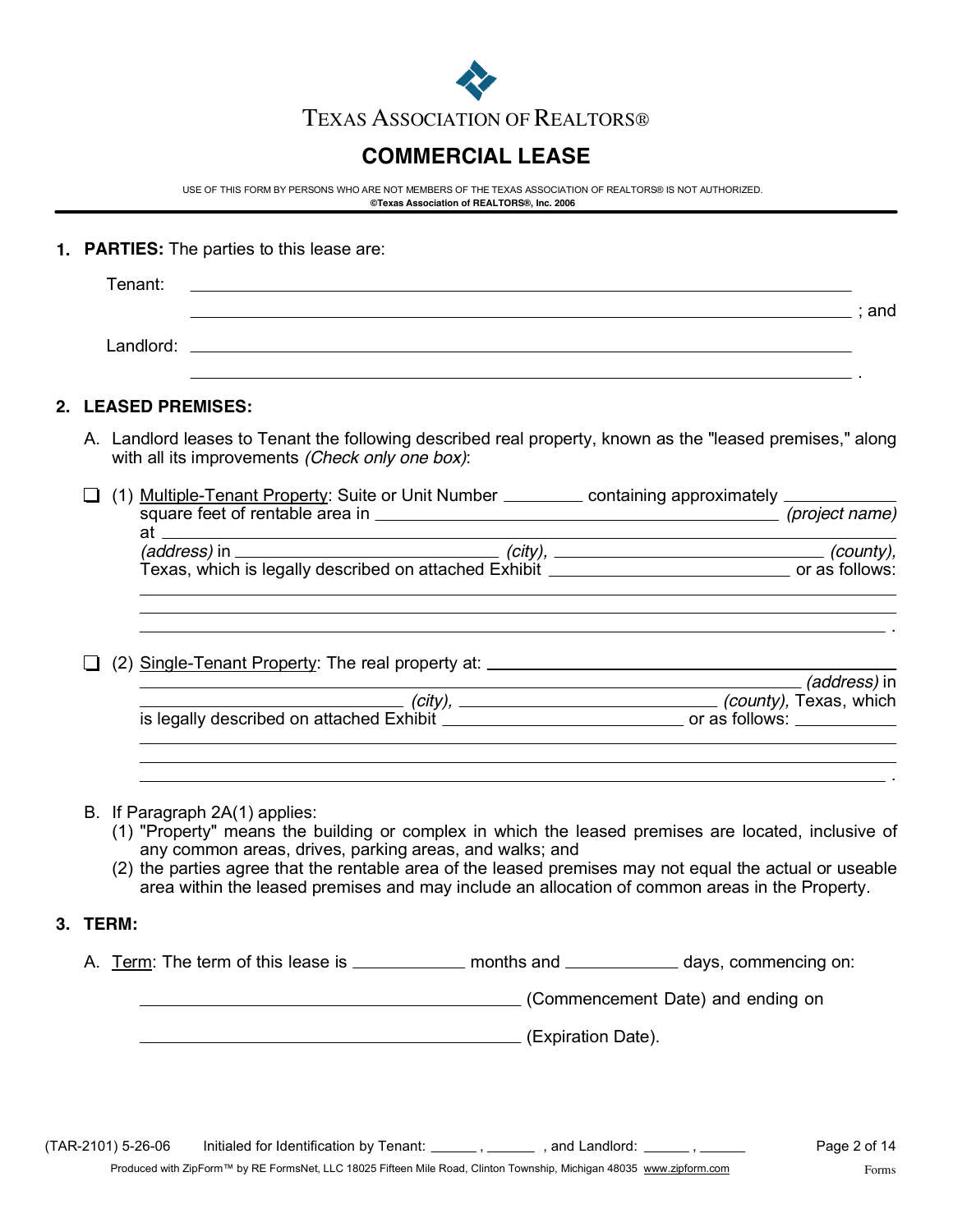Commercial Lease concerning:

- B. Delay of Occupancy: If Tenant is unable to occupy the leased premises on the Commencement Date because of construction on the leased premises to be completed by Landlord that is not substantially complete or a prior tenant's holding over of the leased premises, Landlord will not be liable to Tenant for such delay and this lease will remain enforceable. In the event of such a delay, the Commencement Date will automatically be extended to the date Tenant is able to occupy the Property and the Expiration Date will also be extended by a like number of days, so that the length of this lease remains unchanged. If Tenant is unable to occupy the leased premises after the 90th day after the Commencement Date because of construction on the leased premises to be completed by Landlord that is not substantially complete or a prior tenant's holding over of the leased premises, Tenant may terminate this lease by giving written notice to Landlord before the leased premises become available to be occupied by Tenant and Landlord will refund to Tenant any amounts paid to Landlord by Tenant. This Paragraph 3B does not apply to any delay in occupancy caused by cleaning or repairs.
- C. Unless the parties agree otherwise, Tenant is responsible for obtaining a certificate of occupancy for the leased premises if required by a governmental body.

### **4. RENT AND EXPENSES:**

A. Base Monthly Rent: On or before the first day of each month during this lease, Tenant will pay Landlord base monthly rent as described on attached Exhibit **contained** or as follows:

| from | ື |  |
|------|---|--|
| from |   |  |
| from |   |  |
| from |   |  |
| from |   |  |

- B. First Full Month's Rent: The first full base monthly rent is due on or before \_\_\_\_\_\_\_\_\_\_\_\_\_\_\_\_\_\_\_
- C. Prorated Rent: If the Commencement Date is on a day other than the first day of a month, Tenant will pay Landlord as prorated rent, an amount equal to the base monthly rent multiplied by the following fraction: the number of days from the Commencement Date to the first day of the following month divided by the number of days in the month in which this lease commences. The prorated rent is due on or before the Commencement Date.
- D. Additional Rent: In addition to the base monthly rent and prorated rent, Tenant will pay Landlord all other amounts, as provided by the attached *(Check all that apply.)*:
	- (1) Commercial Expense Reimbursement Addendum
	- $\Box$  (2) Commercial Percentage Rent Addendum
	- $\Box$  (3) Commercial Parking Addendum
	- $\Box$  (4)  $\Box$

All amounts payable under the applicable addenda are deemed to be ''rent" for the purposes of this lease.

E. Place of Payment: Tenant will remit all amounts due Landlord under this lease to the following person at the place stated or to such other person or place as Landlord may later designate in writing:

| Name:    |  |
|----------|--|
| Address: |  |
|          |  |

F. Method of Payment: Tenant must pay all rent timely without demand, deduction, or offset, except as permitted by law or this lease. If Tenant fails to timely pay any amounts due under this lease or if any check of Tenant is returned to Landlord by the institution on which it was drawn, Landlord after

(TAR-2101) 5-26-06 Initialed for Identification by Tenant: , , , , , , and Landlord: , , , , , , , , , , , Page 3 of 14

.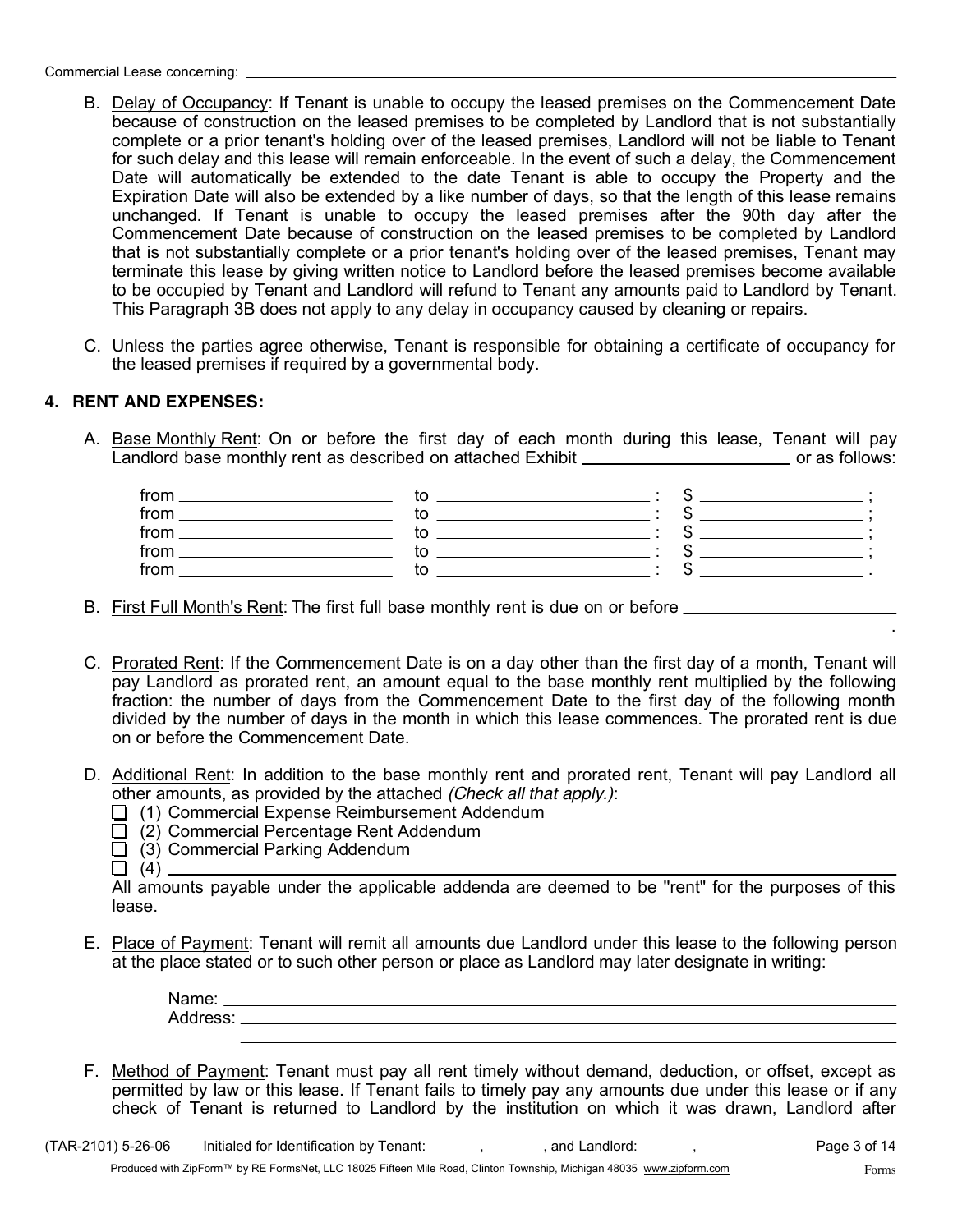providing written notice to Tenant may require Tenant to pay subsequent amounts that become due under this lease in certified funds. This paragraph does not limit Landlord from seeking other remedies under this lease for Tenant's failure to make timely payments with good funds.

- G. Late Charges: If Landlord does not actually receive a rent payment at the designated place of payment within 5 days after the date it is due, Tenant will pay Landlord a late charge equal to 5% of the amount due. In this paragraph, the mailbox is not the agent for receipt for Landlord. The late charge is a cost associated with the collection of rent and Landlord's acceptance of a late charge does not waive Landlord's right to exercise remedies under Paragraph 20.
- H. Returned Checks: Tenant will pay \$ Tenant tenders to Landlord which is returned by the institution on which it is drawn for any reason, plus any late charges until Landlord receives payment. (*not to exceed \$25*) for each check

### **5. SECURITY DEPOSIT:**

- deposit. A. Upon execution of this lease, Tenant will pay \$ 1.000 millong the Landlord as a security
- B. Landlord may apply the security deposit to any amounts owed by Tenant under this lease. If Landlord applies any part of the security deposit during any time this lease is in effect to amounts owed by Tenant, Tenant must, within 10 days after receipt of notice from Landlord, restore the security deposit to the amount stated.
- C. Within 60 days after Tenant surrenders the leased premises and provides Landlord written notice of Tenant's forwarding address, Landlord will refund the security deposit less any amounts applied toward amounts owed by Tenant or other charges authorized by this lease.
- **TAXES:** Unless otherwise agreed by the parties, Landlord will pay all real property ad valorem taxes **6.** assessed against the leased premises.

#### **7. UTILITIES:**

A. The party designated below will pay for the following utility charges to the leased premises and any connection charges for the utilities. *(Check all that apply.)*

|                   |                     | N/A | Landlord | Tenant |
|-------------------|---------------------|-----|----------|--------|
|                   | Water               |     |          |        |
| $\left( 2\right)$ | Sewer               |     |          |        |
| (3)               | Electric            |     |          |        |
| (4)               | Gas                 |     |          |        |
| (5)               | Telephone           |     |          |        |
| (6)               | Trash               |     |          |        |
|                   | Cable               |     |          |        |
| (8)               |                     |     |          |        |
| (9)               | All other utilities |     |          |        |

B. The party responsible for the charges under Paragraph 7A will pay the charges directly to the utility service provider. The responsible party may select the utility service provider except that if Tenant selects the provider, any access or alterations to the Property or leased premises necessary for the utilities may be made only with Landlord's prior consent, which Landlord will not unreasonably withhold. If Landlord incurs any liability for utility or connection charges for which Tenant is responsible to pay and Landlord pays such amount, Tenant will immediately upon written notice from Landlord reimburse Landlord such amount.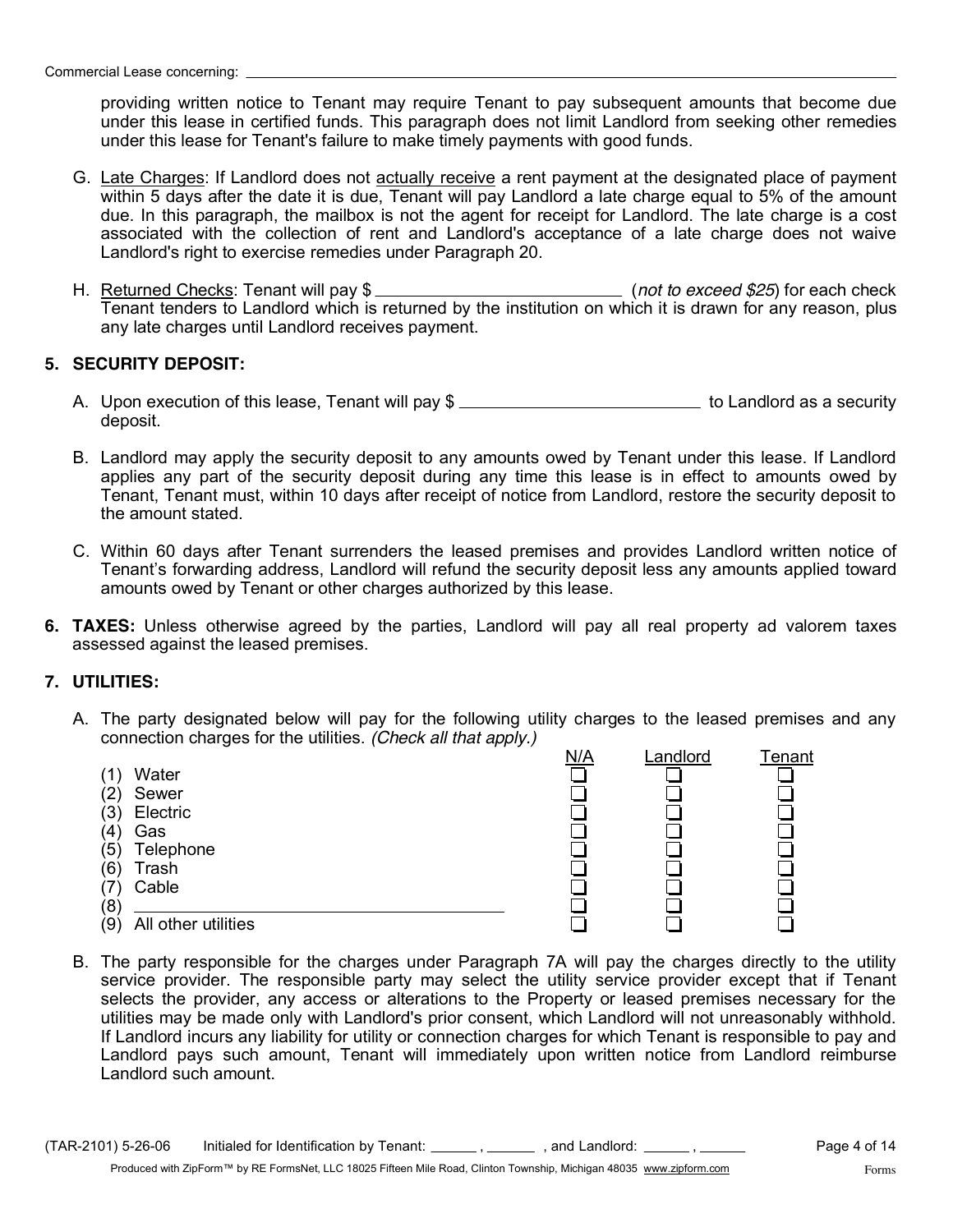## C. **Notice: Tenant should determine if all necessary utilities are available to the leased premises and are adequate for Tenant's intended use.**

- D. After-Hours HVAC Charges: "HVAC services" means heating, ventilating, and air conditioning of the leased premises. *(Check one box only.)*
- Landlord is obligated to provide the HVAC services to the leased premises only during the (1) Property's operating hours specified under Paragraph 9C.
- $\Box$  (2) Landlord will provide the HVAC services to the leased premises during the operating hours specified under Paragraph 9C for no additional charge and will, at Tenant's request, provide HVAC services to the leased premises during other hours for an additional charge of \$ per hour. Tenant will pay Landlord the charges under this paragraph immediately upon receipt of Landlord's invoice. Hourly charges are charged on a half-hour basis. Any partial hour will be rounded up to the next half hour. Tenant will comply with Landlord's procedures to make a request to provide the additional HVAC services under this paragraph.
- $\Box$  (3) Tenant will pay for the HVAC services under this lease.

## **8. INSURANCE:**

- A. During all times this lease is in effect, Tenant must, at Tenant's expense, maintain in full force and effect from an insurer authorized to operate in Texas:
	- (1) public liability insurance in an amount not less than \$1,000,000.00 on an occurrence basis naming Landlord as an additional insured; and
	- (2) personal property damage insurance for Tenant's business operations and contents on the leased premises in an amount sufficient to replace such contents after a casualty loss.
- B. Before the Commencement Date, Tenant must provide Landlord with a copy of insurance certificates evidencing the required coverage. If the insurance coverage is renewed or changes in any manner or degree at any time this lease is in effect, Tenant must, not later than 10 days after the renewal or change, provide Landlord a copy of an insurance certificate evidencing the renewal or change.
- C. If Tenant fails to maintain the required insurance in full force and effect at all times this lease is in effect, Landlord may:
	- (1) purchase insurance that will provide Landlord the same coverage as the required insurance and Tenant must immediately reimburse Landlord for such expense; or
	- (2) exercise Landlord's remedies under Paragraph 20.
- D. Unless the parties agree otherwise, Landlord will maintain in full force and effect insurance for: (1) fire and extended coverage in an amount to cover the reasonable replacement cost of the improvements of the Property; and (2) any public liability insurance in an amount that Landlord determines reasonable and appropriate.
- E. If there is an increase in Landlord's insurance premiums for the leased premises or Property or its contents that is caused by Tenant, Tenant's use of the leased premises, or any improvements made by or for Tenant, Tenant will, for each year this lease is in effect, pay Landlord the increase immediately after Landlord notifies Tenant of the increase. Any charge to Tenant under this Paragraph 8E will be equal to the actual amount of the increase in Landlord's insurance premium.

## **9. USE AND HOURS:**

A. Tenant may use the leased premises for the following purpose and no other:

.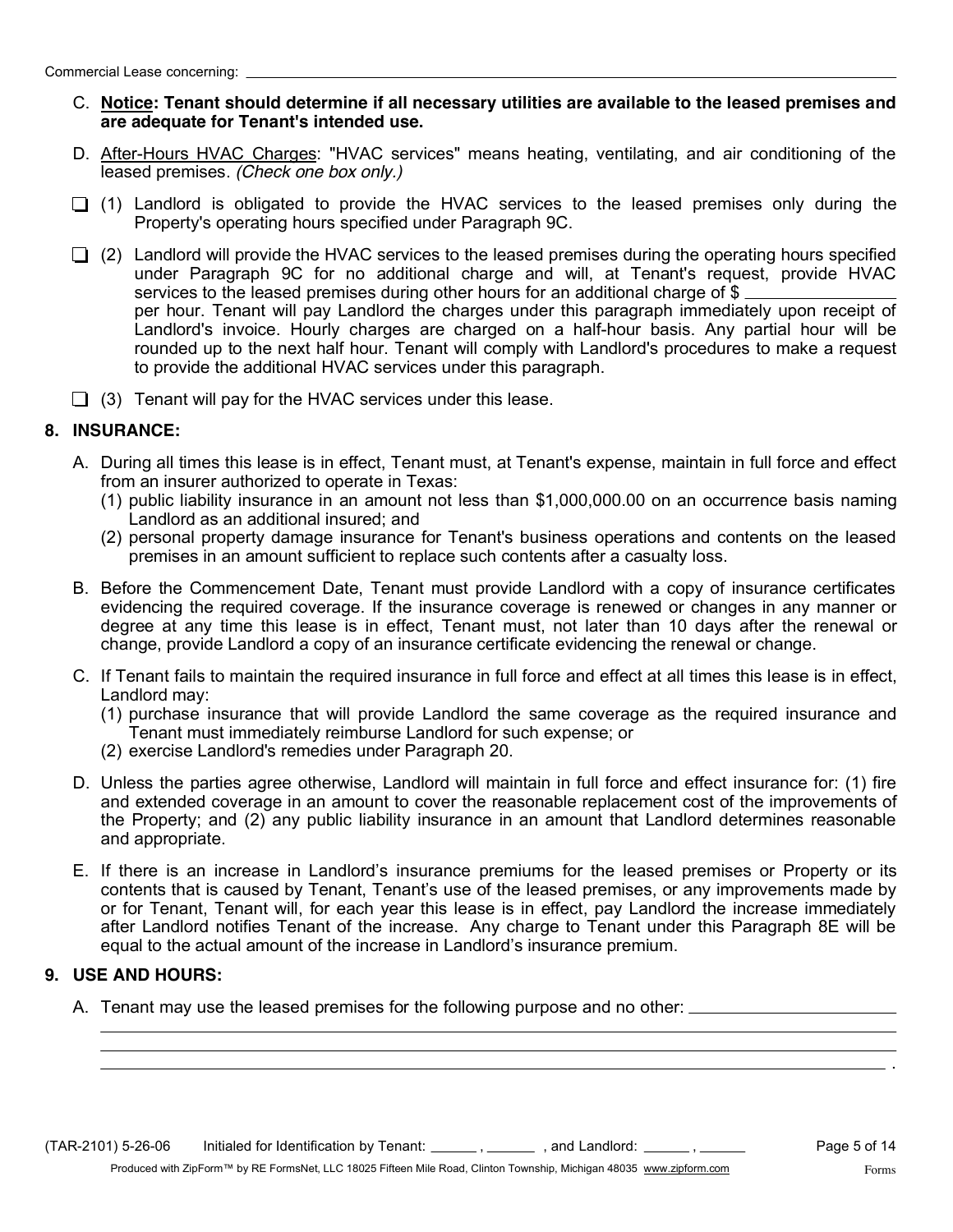- B. Unless otherwise specified in this lease, Tenant will operate and conduct its business in the leased premises during business hours that are typical of the industry in which Tenant represents it operates.
- C. The Property maintains operating hours of *(specify hours, days of week, and if inclusive or exclusive of weekends and holidays):*

#### **10. LEGAL COMPLIANCE:**

- A. Tenant may not use or permit any part of the leased premises or the Property to be used for:
	- (1) any activity which is a nuisance or is offensive, noisy, or dangerous;
	- (2) any activity that interferes with any other tenant's normal business operations or Landlord's management of the Property;
	- (3) any activity that violates any applicable law, regulation, zoning ordinance, restrictive covenant, governmental order, owners' association rules, tenants' association rules, Landlord's rules or regulations, or this lease;
	- (4) any hazardous activity that would require any insurance premium on the Property or leased premises to increase or that would void any such insurance;
	- (5) any activity that violates any applicable federal, state, or local law, including but not limited to those laws related to air quality, water quality, hazardous materials, wastewater, waste disposal, air emissions, or other environmental matters;
	- (6) the permanent or temporary storage of any hazardous material; or
	- (7)
- B. "Hazardous material" means any pollutant, toxic substance, hazardous waste, hazardous material, hazardous substance, solvent, or oil as defined by any federal, state, or local environmental law, regulation, ordinance, or rule existing as of the date of this lease or later enacted.
- C. Landlord does not represent or warrant that the leased premises or Property conform to applicable restrictions, zoning ordinances, setback lines, parking requirements, impervious ground cover ratio requirements, and other matters that may relate to Tenant's intended use. Tenant must satisfy itself that the leased premises may be used as Tenant intends by independently investigating all matters related to the use of the leased premises or Property. Tenant agrees that it is not relying on any warranty or representation made by Landlord, Landlord's agent, or any broker concerning the use of the leased premises or Property.

#### **11. SIGNS:**

- A. Tenant may not post or paint any signs at, on, or about the leased premises or Property without Landlord's written consent. Landlord may remove any unauthorized sign, and Tenant will promptly reimburse Landlord for its cost to remove any unauthorized sign.
- B. Any authorized sign must comply with all laws, restrictions, zoning ordinances, and any governmental order relating to signs on the leased premises or Property. Landlord may temporarily remove any authorized sign to complete repairs or alterations to the leased premises or the Property.
- C. By providing written notice to Tenant before this lease ends, Landlord may require Tenant, upon move-out and at Tenant's expense, to remove, without damage to the Property or leased premises, any or all signs that were placed on the Property or leased premises by or at the request of Tenant. Any signs that Landlord does not require Tenant to remove and that are fixtures, become the property of the Landlord and must be surrendered to Landlord at the time this lease ends.

.

.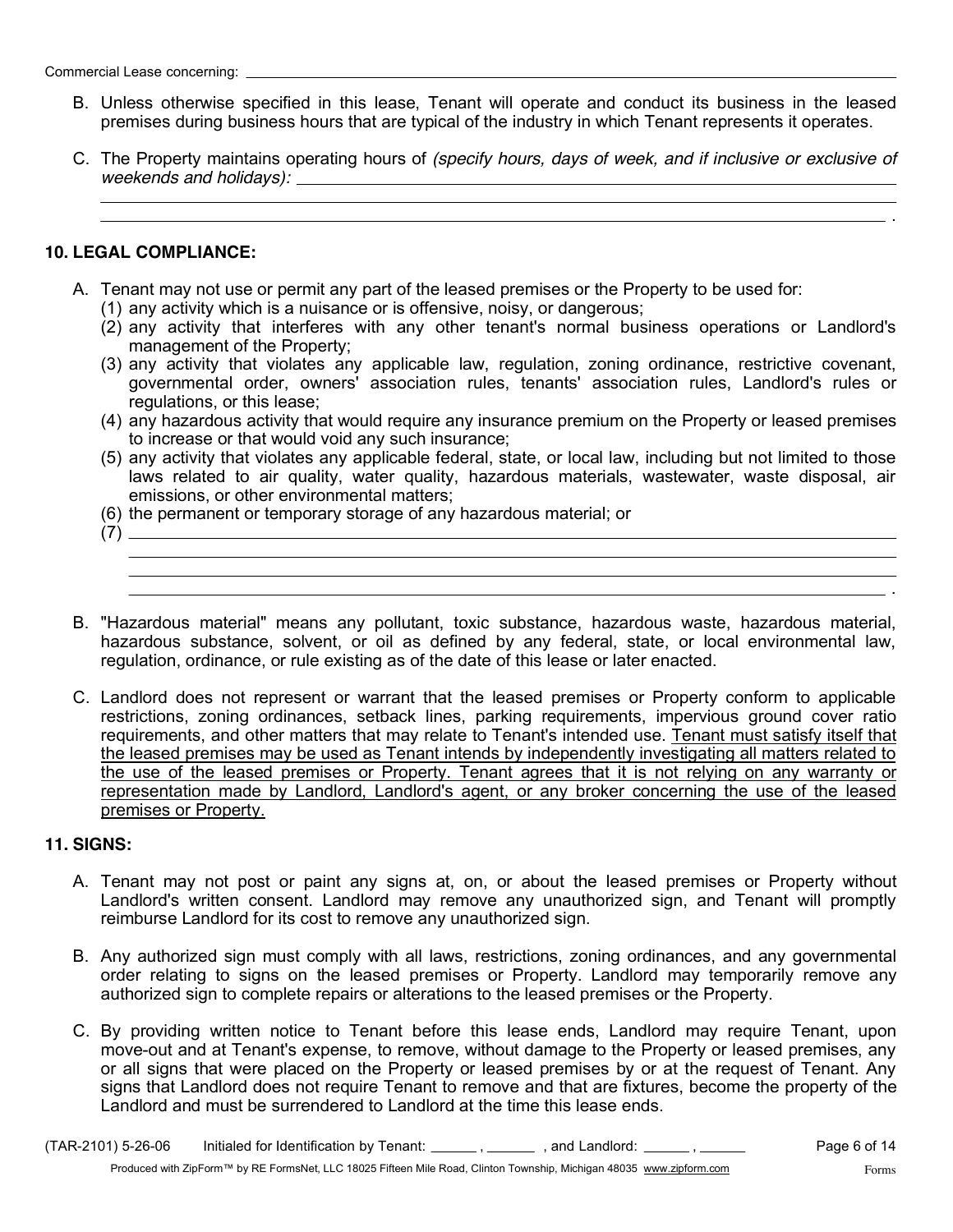## **12. ACCESS BY LANDLORD:**

- A. During Tenant's normal business hours Landlord may enter the leased premises for any reasonable purpose, including but not limited to purposes for repairs, maintenance, alterations, and showing the leased premises to prospective tenants or purchasers. Landlord may access the leased premises after Tenant's normal business hours if: (1) entry is made with Tenant's permission; or (2) entry is necessary to complete emergency repairs. Landlord will not unreasonably interfere with Tenant's business operations when accessing the leased premises.
- B. During the last \_\_\_\_\_\_\_ days of this lease, Landlord may place a "For Lease" or similarly worded sign in the leased premises.
- **13. MOVE-IN CONDITION:** Tenant has inspected the leased premises and accepts it in its present (as-is) condition unless expressly noted otherwise in this lease. Landlord and any agent have made no express or implied warranties as to the condition or permitted use of the leased premises or Property.

## **14. MOVE-OUT CONDITION AND FORFEITURE OF TENANT'S PERSONAL PROPERTY:**

- A. At the time this lease ends, Tenant will surrender the leased premises in the same condition as when received, except for normal wear and tear. Tenant will leave the leased premises in a clean condition free of all trash, debris, personal property, hazardous materials, and environmental contaminants.
- B. If Tenant leaves any personal property in the leased premises after Tenant surrenders possession of the leased premises, Landlord may: (1) require Tenant, at Tenant's expense, to remove the personal property by providing written notice to Tenant; or (2) retain such personal property as forfeited property to Landlord.
- C. "Surrender" means vacating the leased premises and returning all keys and access devices to Landlord. "Normal wear and tear" means deterioration that occurs without negligence, carelessness, accident, or abuse.
- D. By providing written notice to Tenant before this lease ends, Landlord may require Tenant, upon move-out and at Tenant's expense, to remove, without damage to the Property or leased premises, any or all fixtures that were placed on the Property or leased premises by or at the request of Tenant. Any fixtures that Landlord does not require Tenant to remove become the property of the Landlord and must be surrendered to Landlord at the time this lease ends.

## **15. MAINTENANCE AND REPAIRS:**

- A. Cleaning: Tenant must keep the leased premises clean and sanitary and promptly dispose of all  $\overline{q}$ arbage in appropriate receptacles.  $\Box$  Landlord  $\Box$  Tenant will provide, at its expense, janitorial services to the leased premises that are customary and ordinary for the property type. Tenant will maintain any grease trap on the Property which Tenant uses, including but not limited to periodic emptying and cleaning, as well as making any modification to the grease trap that may be necessary to comply with any applicable law.
- B. Repairs of Conditions Caused by a Party: Each party must promptly repair a condition in need of repair that is caused, either intentionally or negligently, by that party or that party's guests, patrons, invitees, contractors or permitted subtenants. .
- C. Repair and Maintenance Responsibility: Except as otherwise provided by this Paragraph 15, the party designated below, at its expense, is responsible to maintain and repair the following specified items in the leased premises (if any). The specified items must be maintained in clean and good operable condition. If a governmental regulation or order reguires a modification to any of the specified items, the party designated to maintain the item must complete and pay the expense of the modification. The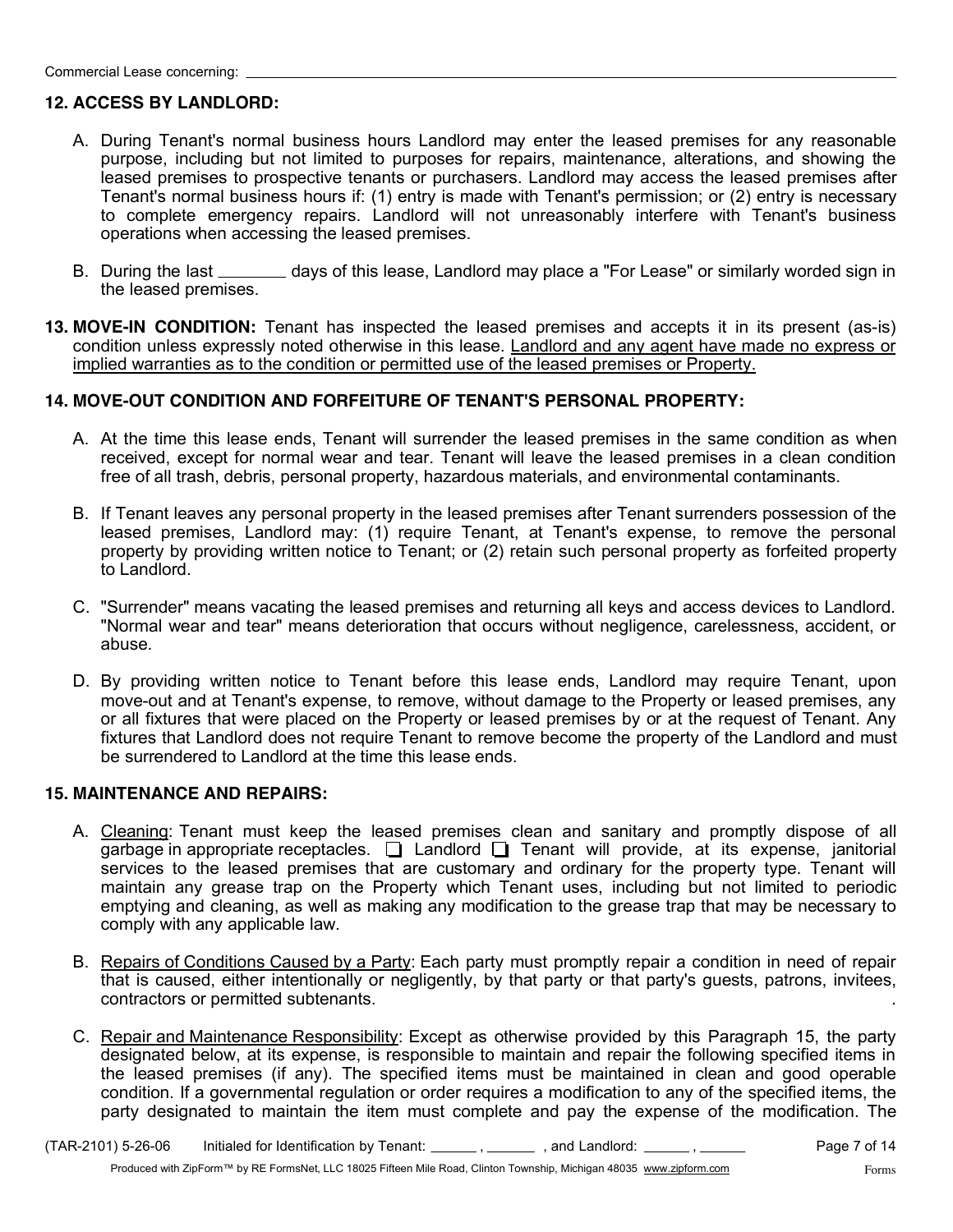specified items include and relate only to real property in the leased premises. Tenant is responsible for the repair and maintenance of its personal property. *(Check all that apply.)*

| (1)<br>(2)<br>(3)<br>(4) | Foundation, exterior walls, roof, and other structural components<br>Glass and windows<br>Fire protection equipment and fire sprinkler systems<br>Exterior & overhead doors, including closure devices, molding $\Box$ | N/A | Landlord | Tenant |
|--------------------------|------------------------------------------------------------------------------------------------------------------------------------------------------------------------------------------------------------------------|-----|----------|--------|
| (5)                      | locks, and hardware<br>Grounds maintenance, including landscaping and irrigation $\Box$<br>systems                                                                                                                     |     |          |        |
| (6)                      | Interior doors, including closure devices, frames, molding, locks, $\Box$<br>and hardware                                                                                                                              |     |          |        |
| (7)<br>(8)               | Parking areas and walks<br>Plumbing systems, drainage systems, electrical systems, and<br>mechanical systems, except systems or items specifically<br>designated otherwise                                             |     |          |        |
| (9)                      | Ballast and lamp replacement<br>(10) Heating, Ventilation and Air Conditioning (HVAC) systems<br>(11) Signs and lighting:                                                                                              |     |          |        |
|                          | (a) Pylon<br>(b) Facia<br>(c) Monument<br>(d) Door/Suite<br>(12) Extermination and pest control, excluding wood-destroying insects<br>(13) Fences and Gates                                                            |     |          |        |
| (17)<br>(18              | (14) Storage yards and storage buildings<br>(15) Wood-destroying insect treatment and repairs<br>(16) Cranes and related systems<br><u> 1989 - Andrea Andrew Maria (h. 1989).</u><br>(19) All other items and systems. |     |          |        |

- D. Repair Persons: Repairs must be completed by trained, qualified, and insured repair persons.
- E. HVAC Service Contract: If Tenant maintains the HVAC system under Paragraph 15C(10), Tenant  $\Box$  is for the HVAC system. The maintenance and service contract must be purchased from a HVAC maintenance company that regularly provides such contracts to similar properties. If Tenant fails to maintain a required HVAC maintenance and service contract in effect at all times during this lease, Landlord may do so and charge Tenant the expense of such a maintenance and service contract or exercise Landlord's remedies under Paragraph 20.  $\Box$  is not required to maintain, at its expense, a requiarly scheduled maintenance and service contract
- F. Common Areas: Landlord will maintain any common areas in the Property in a manner as Landlord determines to be in the best interest of the Property. Landlord will maintain any elevator and signs in the common area. Landlord may change the size, dimension, and location of any common areas, provided that such change does not materially impair Tenant's use and access to the leased premises. Tenant has the non-exclusive license to use the common areas in compliance with Landlord's rules and restrictions. Tenant may not solicit any business in the common areas or interfere with any other person's right to use the common areas. This paragraph does not apply if Paragraph 2A(2) applies.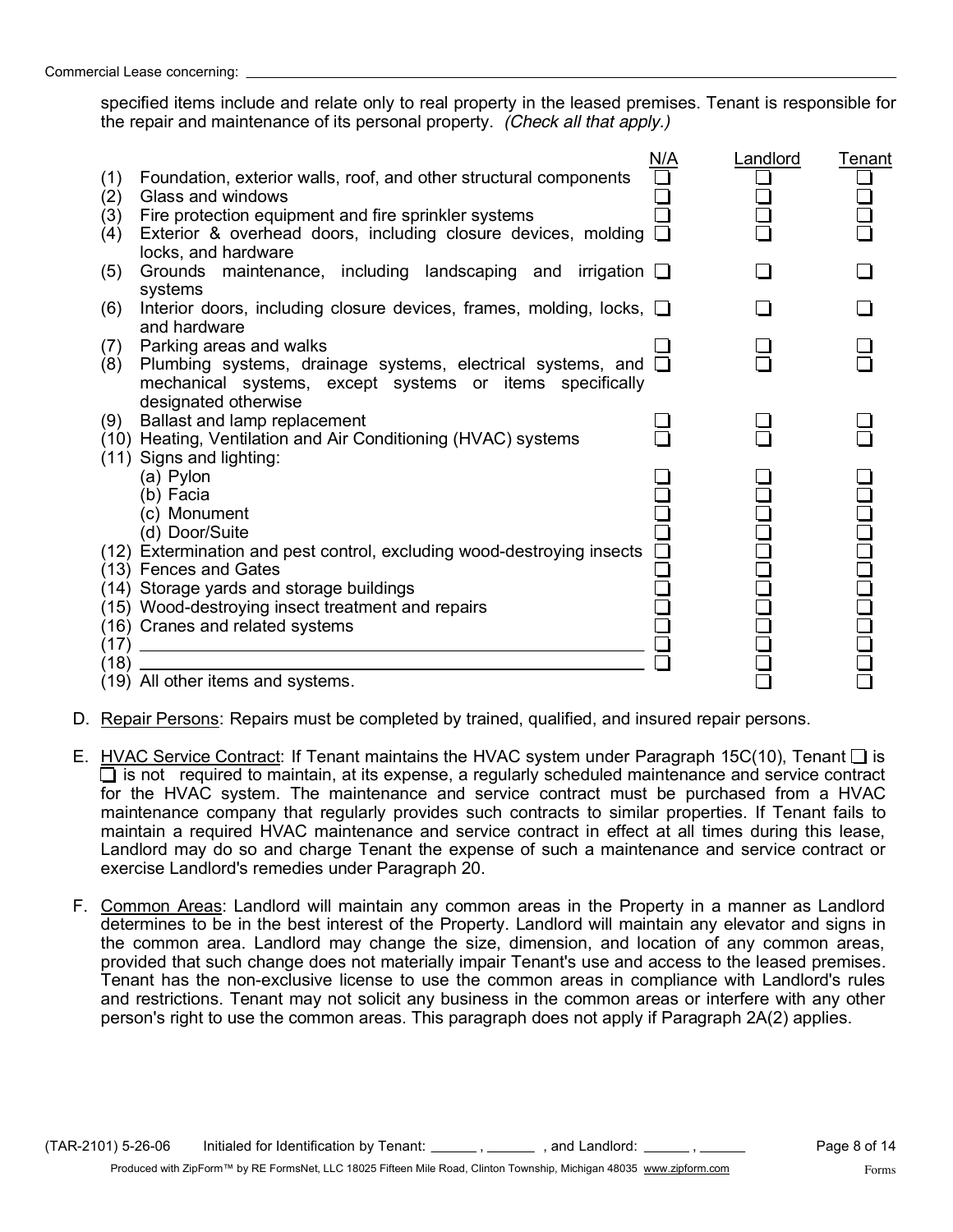- G. Notice of Repairs: Tenant must promptly notify Landlord of any item that is in need of repair and that is Landlord's responsibility to repair. All requests for repairs to Landlord must be in writing.
- H. Failure to Repair: Landlord must make a repair for which Landlord is responsible within a reasonable period of time after Tenant provides Landlord written notice of the needed repair. If Tenant fails to repair or maintain an item for which Tenant is responsible within 10 days after Landlord provides Tenant written notice of the needed repair or maintenance, Landlord may: (1) repair or maintain the item, without liability for any damage or loss to Tenant, and Tenant must immediately reimburse Landlord for the cost to repair or maintain; or (2) exercise Landlord's remedies under Paragraph 20.

## **16. ALTERATIONS:**

- A. Tenant may not alter, improve, or add to the Property or the leased premises without Landlord's written consent. Landlord will not unreasonably withhold consent for the Tenant to make reasonable non-structural alterations, modifications, or improvements to the leased premises.
- B. Tenant may not alter any locks or any security devices on the Property or the leased premises without Landlord's consent. If Landlord authorizes the changing, addition, or rekeying of any locks or other security devices, Tenant must immediately deliver the new keys and access devices to Landlord.
- C. If a governmental order requires alteration or modification to the leased premises, the party obligated to maintain and repair the item to be modified or altered as designated in Paragraph 15 will, at its expense, modify or alter the item in compliance with the order and in compliance with Paragraphs 16A and 17.
- D. Any alterations, improvements, fixtures or additions to the Property or leased premises installed by either party during the term of this lease will become Landlord's property and must be surrendered to Landlord at the time this lease ends, except for those fixtures Landlord requires Tenant to remove under Paragraph 11 or 14 or if the parties agree otherwise in writing.
- **17. LIENS:** Tenant may not do anything that will cause the title of the Property or leased premises to be encumbered in any way. If Tenant causes a lien to be filed against the Property or leased premises, Tenant will within 20 days after receipt of Landlord's demand: (1) pay the lien and have the lien released of record; or (2) take action to discharge the lien. Tenant will provide Landlord a copy of any release Tenant obtains pursuant to this paragraph.
- **18. LIABILITY:** To the extent permitted by law, Landlord is NOT responsible to Tenant or Tenant's employees, patrons, guests, or invitees for any damages, injuries, or losses to person or property caused by:
	- A. an act, omission, or neglect of: Tenant; Tenant's agent; Tenant's guest; Tenant's employees; Tenant's patrons; Tenant's invitees; or any other tenant on the Property;
	- B. fire, flood, water leaks, ice, snow, hail, winds, explosion, smoke, riot, strike, interruption of utilities, theft, burglary, robbery, assault, vandalism, other persons, environmental contaminants, or other occurrences or casualty losses.
- **19. INDEMNITY:** Each party will indemnify and hold the other party harmless from any property damage, personal injury, suits, actions, liabilities, damages, cost of repairs or service to the leased premises or Property, or any other loss caused, negligently or otherwise, by that party or that party's employees, patrons, guests, or invitees.

#### **20. DEFAULT:**

A. If Landlord fails to comply with this lease within 30 days after Tenant notifies Landlord of Landlord's failure to comply, Landlord will be in default and Tenant may seek any remedy provided by law. If, however, Landlord's non-compliance reasonably requires more than 30 days to cure, Landlord will not be in default if the cure is commenced within the 30-day period and is diligently pursued.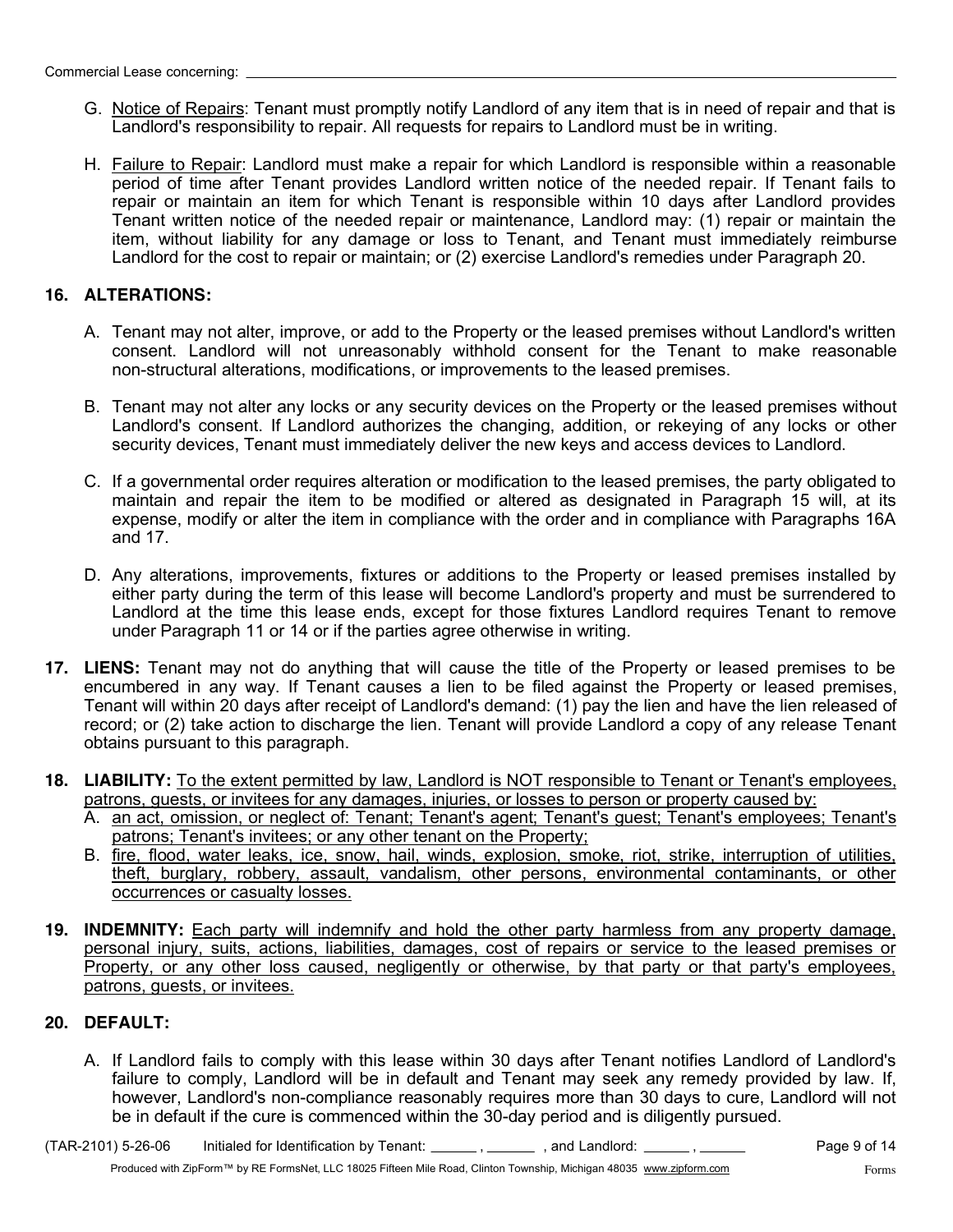- B. If Landlord does not actually receive at the place designated for payment any rent due under this lease within 5 days after it is due, Tenant will be in default. If Tenant fails to comply with this lease for any other reason within 10 days after Landlord notifies Tenant of its failure to comply, Tenant will be in default.
- C. If Tenant is in default, Landlord may: (i) terminate Tenant's right to occupy the leased premises by providing Tenant with at least 3 days written notice; and (ii) accelerate all rents which are payable during the remainder of this lease or any renewal period without notice or demand. Landlord will attempt to mitigate any damage or loss caused by Tenant's breach by using commercially reasonable means. If Tenant is in default, Tenant will be liable for:
	- (1) any lost rent;
	- (2) Landlord's cost of reletting the leased premises, including brokerage fees, advertising fees, and other fees necessary to relet the leased premises;
	- (3) repairs to the leased premises for use beyond normal wear and tear;
	- (4) all Landlord's costs associated with eviction of Tenant, such as attorney's fees, court costs, and prejudgment interest;
	- (5) all Landlord's costs associated with collection of rent such as collection fees, late charges, and returned check charges;
	- (6) cost of removing any of Tenant's equipment or fixtures left on the leased premises or Property;
	- (7) cost to remove any trash, debris, personal property, hazardous materials, or environmental contaminants left by Tenant or Tenant's employees, patrons, guests, or invitees in the leased premises or Property;
	- (8) cost to replace any unreturned keys or access devices to the leased premises, parking areas, or Property;
	- (9) any other recovery to which Landlord may be entitled under this lease or under law.
- **21. ABANDONMENT, INTERRUPTION OF UTILITIES, REMOVAL OF PROPERTY, AND LOCKOUT:** Chapter 93 of the Texas Property Code governs the rights and obligations of the parties with regard to: (a) abandonment of the leased premises; (b) interruption of utilities; (c) removal of Tenant's property; and (d) ''lock-out'' of Tenant.
- **22. HOLDOVER:** If Tenant fails to vacate the leased premises at the time this lease ends, Tenant will become a tenant-at-will and must vacate the leased premises immediately upon receipt of demand from Landlord. No holding over by Tenant, with or without the consent of Landlord, will extend this lease. Tenant will indemnify Landlord and any prospective tenants for any and all damages caused by the holdover. Rent for any holdover period will be 2 times the base monthly rent plus any additional rent calculated on a daily basis and will be immediately due and payable daily without notice or demand.
- **23. LANDLORD'S LIEN AND SECURITY INTEREST:** To secure Tenant's performance under this lease, Tenant grants to Landlord a lien and security interest against all of Tenant's nonexempt personal property that is in the leased premises or Property. This lease is a security agreement for the purposes of the Uniform Commercial Code. Landlord may file a copy of this lease as a financing statement.
- **24. ASSIGNMENT AND SUBLETTING:** Landlord may assign this lease to any subsequent owner of the Property. Tenant may not assign this lease or sublet any part of the leased premises without Landlord's written consent. An assignment of this lease or subletting of the leased premises without Landlord's written consent is voidable by Landlord. If Tenant assigns this lease or sublets any part of the leased premises, Tenant will remain liable for all of Tenant's obligations under this lease regardless if the assignment or sublease is made with or without the consent of Landlord.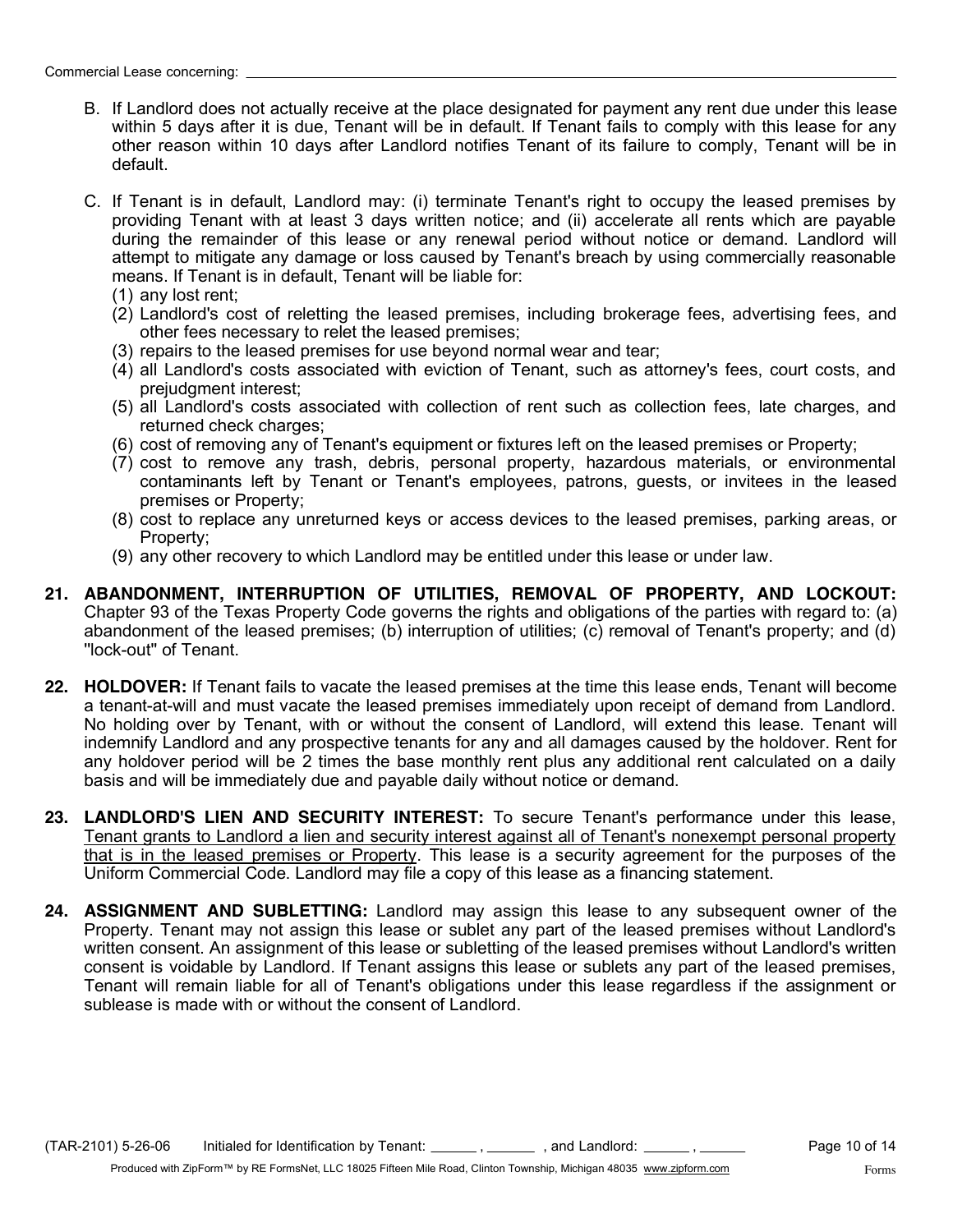## **25. RELOCATION:**

- A. By providing Tenant with not less than 90 days advanced written notice, Landlord may require Tenant  $\Box$ to relocate to another location in the Property, provided that the other location is equal in size or larger than the leased premises then occupied by Tenant and contains similar leasehold improvements. Landlord will pay Tenant's reasonable out-of-pocket moving expenses for moving to the other location. "Moving expenses" means reasonable expenses payable to professional movers, utility companies for connection and disconnection fees, wiring companies for connecting and disconnecting Tenant's office equipment required by the relocation, and printing companies for reprinting Tenant's stationary and business cards. A relocation of Tenant will not change or affect any other provision of this lease that is then in effect, including rent and reimbursement amounts, except that the description of the suite or unit number will automatically be amended.
- B. Landlord may not require Tenant to relocate to another location in the Property without Tenant's prior  $\Box$ consent.

### **26. SUBORDINATION:**

- A. This lease and Tenant's leasehold interest are and will be subject, subordinate, and inferior to:
	- (1) any lien, encumbrance, or ground lease now or hereafter placed on the leased premises or the Property that Landlord authorizes;
	- (2) all advances made under any such lien, encumbrance, or ground lease;
	- (3) the interest payable on any such lien or encumbrance;
	- (4) any and all renewals and extensions of any such lien, encumbrance, or ground lease;
	- (5) any restrictive covenant affecting the leased premises or the Property; and
	- (6) the rights of any owners' association affecting the leased premises or Property.
- B. Tenant must, on demand, execute a subordination, attornment, and non-disturbance agreement that Landlord may request that Tenant execute, provided that such agreement is made on the condition that this lease and Tenant's rights under this lease are recognized by the lien-holder.
- **27. ESTOPPEL CERTIFICATES:** Within 10 days after receipt of a written request from Landlord, Tenant will execute and deliver to Landlord an estoppel certificate that identifies the terms and conditions of this lease.

## **28. CASUALTY LOSS:**

- A. Tenant must immediately notify Landlord of any casualty loss in the leased premises. Within 20 days after receipt of Tenant's notice of a casualty loss, Landlord will notify Tenant if the leased premises are less than or more than 50% unusable, on a per square foot basis, and if Landlord can substantially restore the leased premises within 120 days after Tenant notifies Landlord of the casualty loss.
- B. If the leased premises are less than 50% unusable and Landlord can substantially restore the leased premises within 120 days after Tenant notifies Landlord of the casualty, Landlord will restore the leased premises to substantially the same condition as before the casualty. If Landlord fails to substantially restore within the time required, Tenant may terminate this lease.
- C. If the leased premises are more than 50% unusable and Landlord can substantially restore the leased premises within 120 days after Tenant notifies Landlord of the casualty, Landlord may: (1) terminate this lease; or (2) restore the leased premises to substantially the same condition as before the casualty. If Landlord chooses to restore and does not substantially restore the leased premises within the time required, Tenant may terminate this lease.
- D. If Landlord notifies Tenant that Landlord cannot substantially restore the leased premises within 120 days after Tenant notifies Landlord of the casualty loss, Landlord may: (1) choose not to restore and terminate this lease; or (2) choose to restore, notify Tenant of the estimated time to restore, and give Tenant the option to terminate this lease by notifying Landlord within 10 days.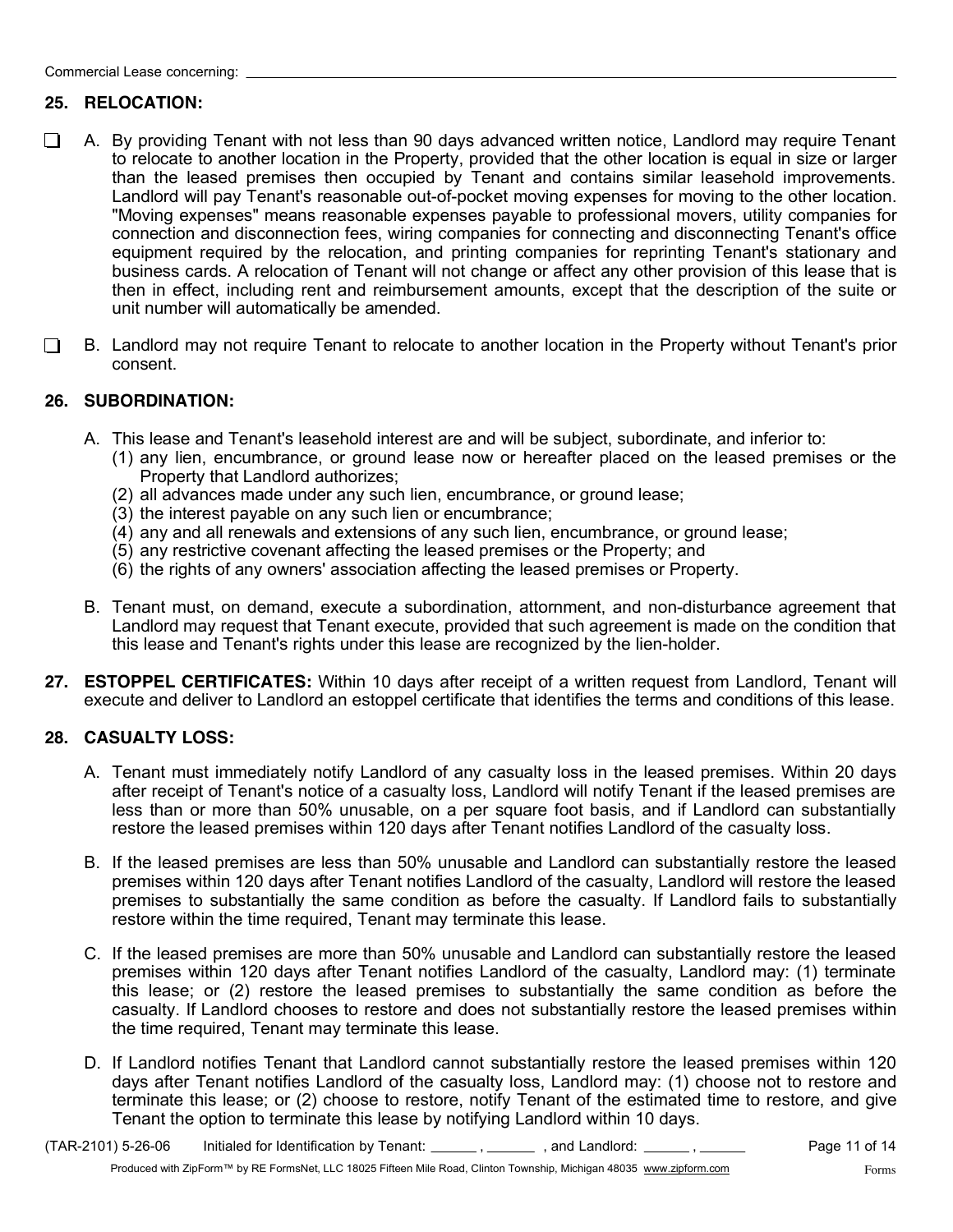- E. If this lease does not terminate because of a casualty loss, rent will be reduced from the date Tenant notifies Landlord of the casualty loss to the date the leased premises are substantially restored by an amount proportionate to the extent the leased premises are unusable.
- **29. CONDEMNATION:** If after a condemnation or purchase in lieu of condemnation the leased premises are totally unusable for the purposes stated in this lease, this lease will terminate. If after a condemnation or purchase in lieu of condemnation the leased premises or Property are partially unusable for the purposes of this lease, this lease will continue and rent will be reduced in an amount proportionate to the extent the leased premises are unusable. Any condemnation award or proceeds in lieu of condemnation are the property of Landlord and Tenant has no claim to such proceeds or award. Tenant may seek compensation from the condemning authority for its moving expenses and damages to Tenant's personal property.
- **30. ATTORNEY'S FEES:** Any person who is a prevailing party in any legal proceeding brought under or related to the transaction described in this lease is entitled to recover prejudgment interest, reasonable attorney's fees, and all other costs of litigation from the nonprevailing party.

#### **31. REPRESENTATIONS:**

- Tenant's statements in this lease and any application for rental are material representations relied upon A. by Landlord. Each party signing this lease represents that he or she is of legal age to enter into a binding contract and is authorized to sign the lease. If Tenant makes any misrepresentation in this lease or in any application for rental, Tenant is in default.
- B. Landlord is not aware of any material defect on the Property that would affect the health and safety of an ordinary person or any environmental hazard on or affecting the Property that would affect the health or safety of an ordinary person, except: \_\_\_\_\_\_\_\_\_\_\_\_\_\_\_\_\_\_\_\_\_\_\_\_\_\_\_\_\_\_\_\_

.

C. Each party and each signatory to this lease represents that: (1) it is not a person named as a Specially Designated National and Blocked Person as defined in Presidential Executive Order 13224; (2) it is not acting, directly or indirectly, for or on behalf of a Specially Designated and Blocked Person; and (3) is not arranging or facilitating this lease or any transaction related to this lease for a Specially Designated and Blocked Person. Any party or any signatory to this lease who is a Specially Designated and Blocked person will indemnify and hold harmless any other person who relies on this representation and who suffers any claim, damage, loss, liability or expense as a result of this representation.

#### **32. BROKERS:**

A. The brokers to this lease are:

| <b>Cooperating Broker</b>                                                                                            | License No. Principal Broker                                                                                                                                           | License No.   |
|----------------------------------------------------------------------------------------------------------------------|------------------------------------------------------------------------------------------------------------------------------------------------------------------------|---------------|
| Address                                                                                                              | Address                                                                                                                                                                |               |
| Phone                                                                                                                | Fax Phone                                                                                                                                                              | Fax           |
| E-mail                                                                                                               | E-mail                                                                                                                                                                 |               |
| Cooperating Broker represents Tenant.                                                                                | Principal Broker: (Check only one box)<br>$\Box$ represents Landlord only.<br>$\Box$ represents Tenant only.<br>$\Box$ is an intermediary between Landlord and Tenant. |               |
| (TAR-2101) 5-26-06                                                                                                   | Initialed for Identification by Tenant: __________, ___________, and Landlord: _______, ________                                                                       | Page 12 of 14 |
| Produced with ZipForm™ by RE FormsNet, LLC 18025 Fifteen Mile Road, Clinton Township, Michigan 48035 www.zipform.com |                                                                                                                                                                        | <b>Forms</b>  |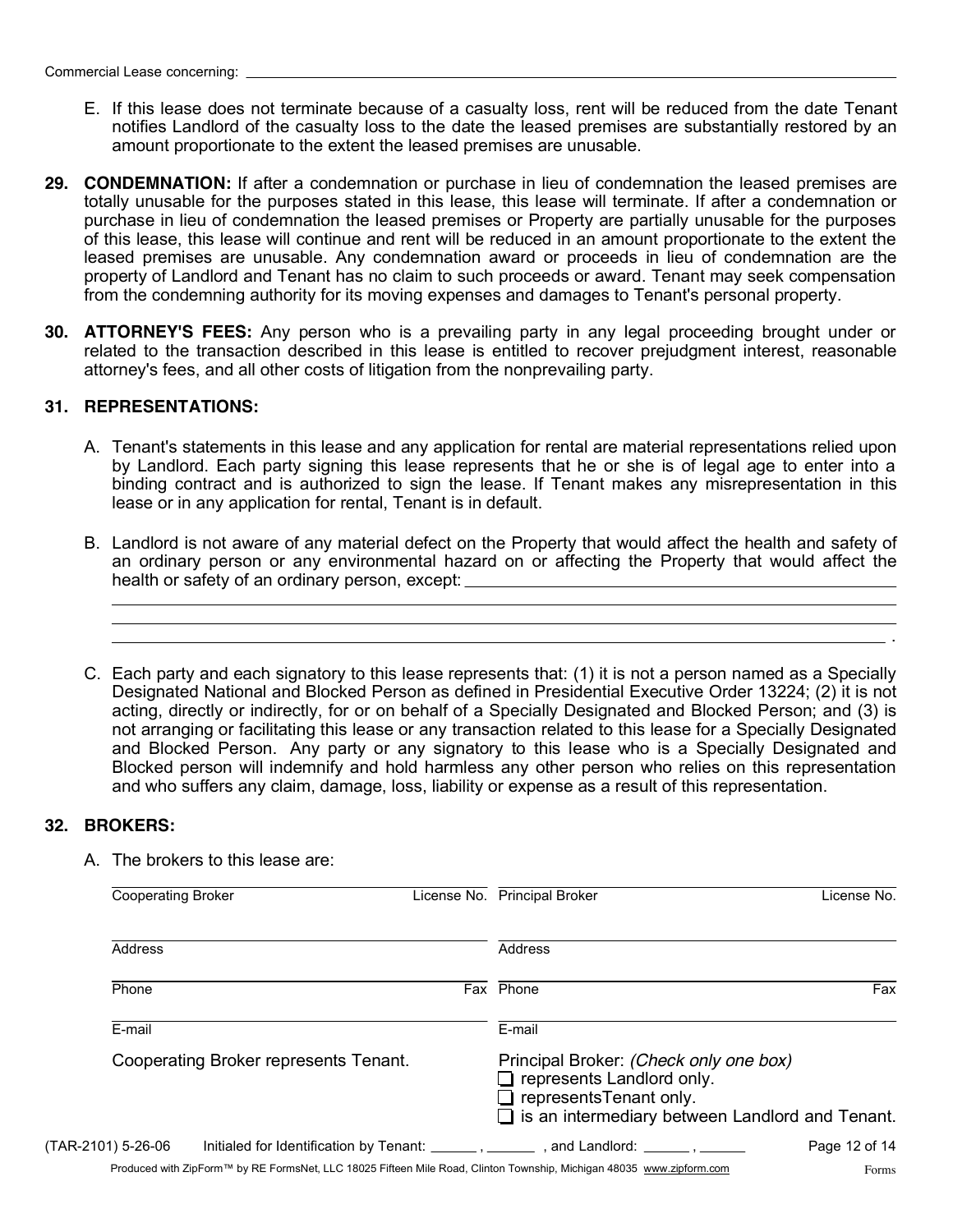- B. Fees:
- (1) Principal Broker's fee will be paid according to: *(Check only one box).*
	- $\Box$  (a) a separate written commission agreement between Principal Broker and:  $\Box$  Landlord  $\Box$  Tenant.
	- $\Box$  (b) the attached Addendum for Broker's Fee.
- (2) Cooperating Broker's fee will be paid according to: *(Check only one box).*
	- $\Box$  (a) a separate written commission agreement between Cooperating Broker and: Principal Broker □ Landlord □ Tenant.
	- $\Box$  (b) the attached Addendum for Broker's Fee.
- **33. ADDENDA:** Incorporated into this lease are the addenda, exhibits and other information marked in the Addenda and Exhibit section of the Table of Contents. If Landlord's Rules and Regulations are made part of this lease, Tenant agrees to comply with the Rules and Regulations as Landlord may, at its discretion, amend from time to time.
- 34. NOTICES: All notices under this lease must be in writing and are effective when hand-delivered, sent by mail, or sent by facsimile transmission to:

## **35. SPECIAL PROVISIONS:**